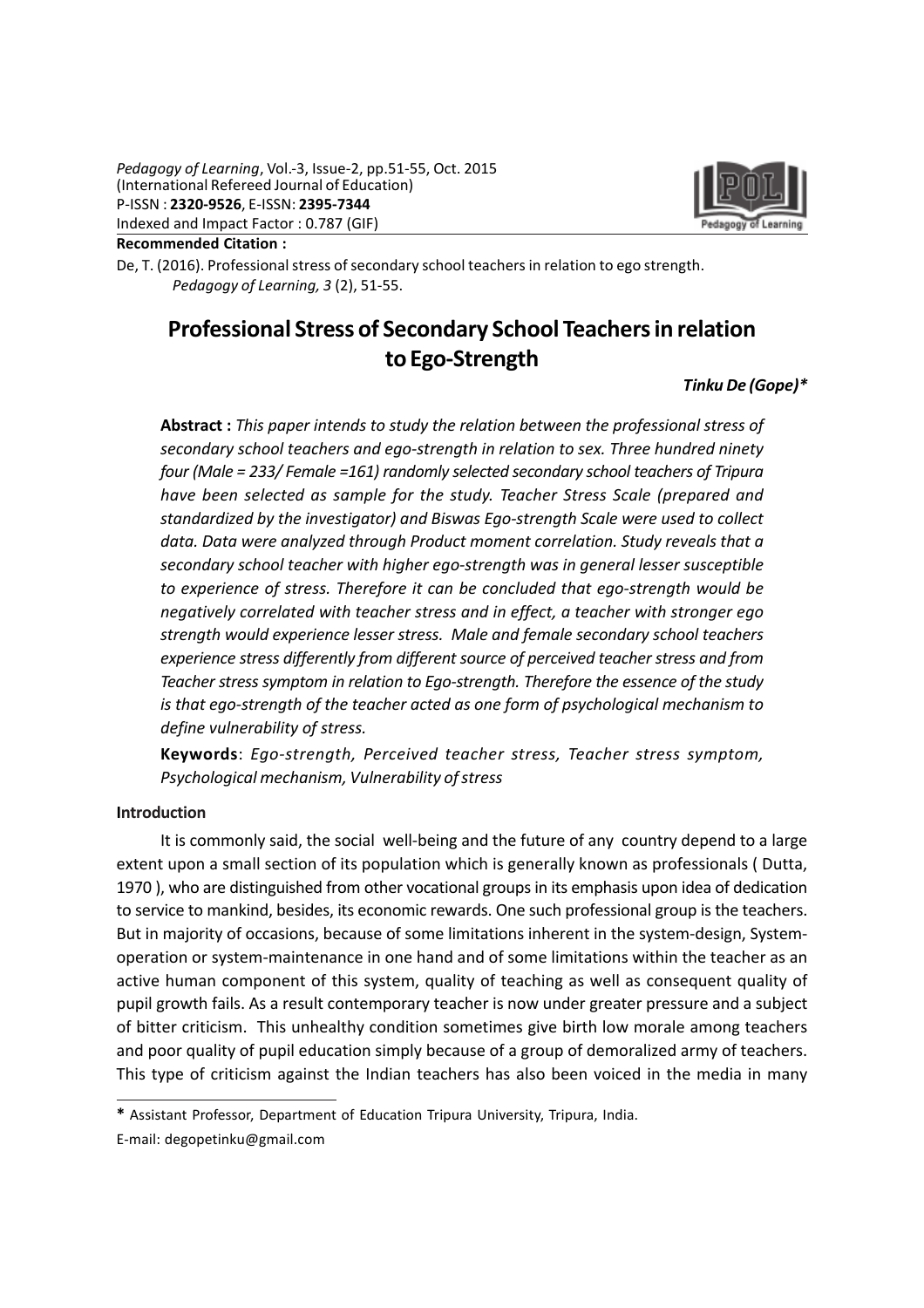occasions. Though this one-side criticism directed to teachers have been protested by Esteve (1989, p.12) in these words: "If everything goes well, parents think that their children are good, but if things go badly they think that the teacher is a bad teacher". The teacher is often blamed for low quality of pupil education, making the teacher personally responsible for all circumstances. The reality speaks otherwise. The teacher, often, finds himself faced by circumstances which force him to do his job badly. In many occasions the problems are of society and required social solutions (Esteve,1989). Under these unhappy situations the contemporary teachers are under stress and burnout which have been a new frontier in educational research since the second half of the seventies

The problem of teacher stress has now been a talking term and received increasing recognition as a research problem over recent years. Teacher professional stress referred to teacher's negative affect resulting from their interaction with the various aspects of their job, such as monetary and other facilities, human relations, work-ethos, security, recognition etc. and producing different psycho-social dynamics of reactions in the form of frustration, conflicts, anxiety and alienation.

The reported studies suggest that professional stress has marked negative impact on teachers and sometimes it is so serious that teacher often requires therapeutic intervention (Cox et al; 1988; ). Ultimately the students and the society as a whole are bearing the burden of teachers stress.

#### Significance of the Study

The investigator thinks that an amount of stress varies from one to another because of individual perception and this perceptual style can be describe by one's ego-strength,. It is the executive power of individual's dynamics of personality. Hence 'Ego-strength' would be a moderator of individual's response to stress. Practically it refers to personal effectiveness, how one responds to the vicissitudes and challenges of life: this also refers to individual's capacity to meet problems without being dismayed or overwhelmed, to endure suffering and face great loss without foundering (Barron,1968). Ego-strength also means capacity for personality integration. The findings of several studied (Bhasker, 1986; Block and Martin, 1955: Chakrapani,1995: Grinker and Spiegel, 1945: Lazarus, 1966: Srivastava and Sinha,(1983) have supported either directly or indirectly the assertions made by the present investigator. Srivastava and Sinha,(1983) have concluded that high ego-strength enables employees (managers, engineers,section-incharge, etc.) to cope effectively with excessive demands and conflicting expectations. Therefore this paper intends to study the relationship between ego-strength and professional stress of secondary school teachers. Here professional stress of teacher has been measured with its two forms- (i) perceived teacher stress and (ii) teacher stress symptoms. Perceived teacher stress was measured from its fourteen broad areas namely Pupil Behaviourr and Discipline (PBD), Working Conditions (WC),Workload (WL), Role Ambiguilty (RA), Role Conflict (RC), Responsibility for People and Things (RPT), Relationships with Superiors (RWS), Relationship with Pupils and Subordinates (RWPS), Relationships with Colleagues (RWC), Job Security (JS), Status Incongruity (SI), Organizational Structure and Climate (OSC), Balance between Home and School ( BHS) and Time Pressures (TP).

52 **POL**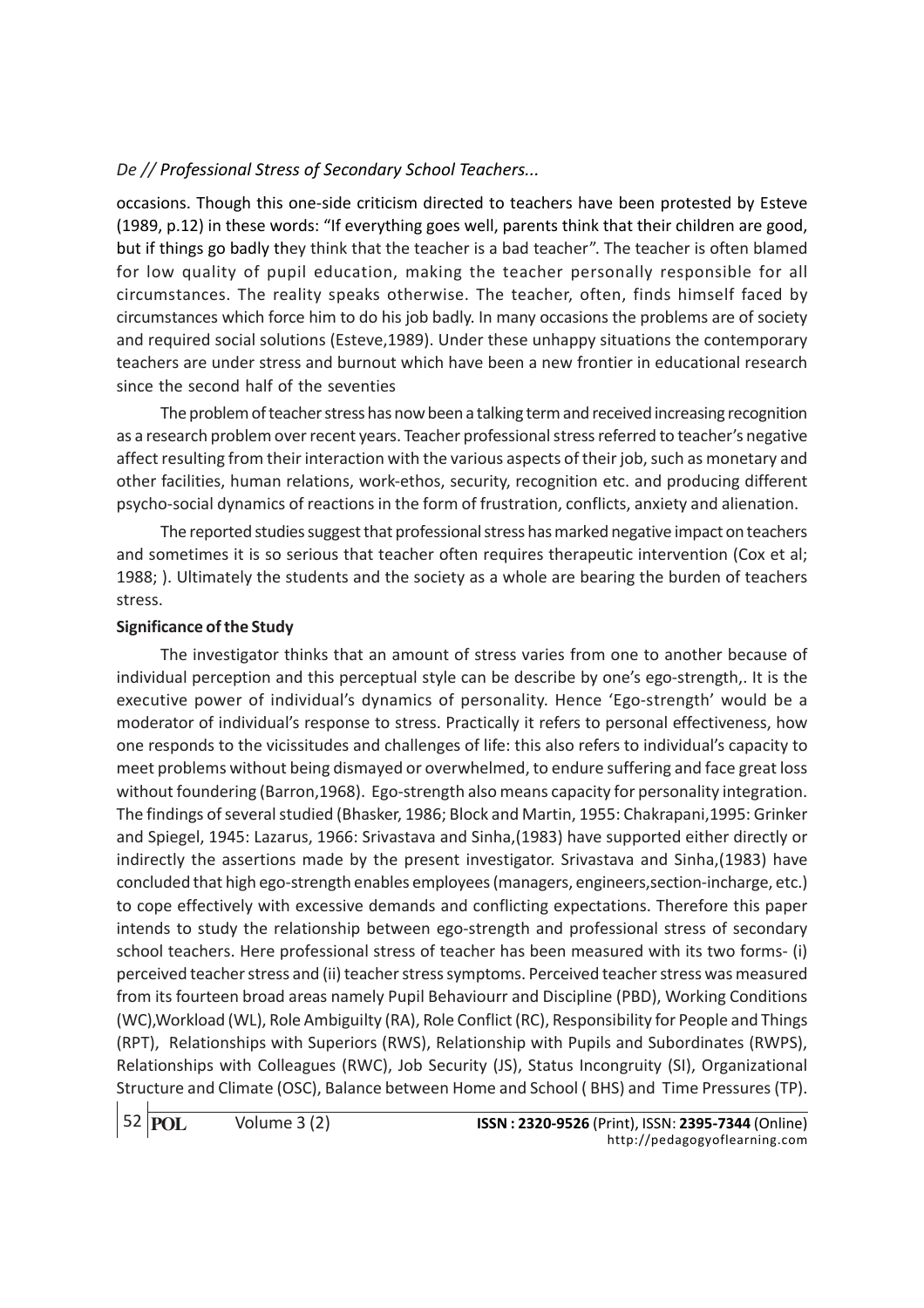#### Objectives of the Study

The objective of the present study is as follows:

To study the relationship between ego-strength and professional stress of secondary school teachers with its two form i.e (i) perceived teacher stress and (ii) teacher stress symptom.

#### Research Questions

- 1. Do the ego strength of male secondary school teacher related to their professional stress?
- 2. Do the ego strength of female secondary school teacher related to their professional stress?

# Hypotheses of the study

- $H0<sub>1</sub>$ : There will be no significant correlation between the measures of ego-strength and perceived teacher stress of male secondary school teachers.
- $HO<sub>2</sub>$ : There will be no significant correlation between the measures of ego-strength and perceived teacher stress of female secondary school teachers.
- $H0_{3}$ : There will be no significant correlation between the measures of ego-strength and teacher stress symptoms of male secondary school teachers.
- $HO<sub>4</sub>$ : There will be no significant correlation between the measures of ego-strength and teacher stress symptoms of female secondary school teachers.

#### Methodology of the Study

Secondary school teachers of either sex, permanently employed in Bengali medium Government and Semi Government schools approved by the Tripura Board of Secondary Education but beyond the jurisdiction of Tripura Tribal Area Autonomous District Council (TTAADC) served as the population of the present study. Three hundred ninety four (Male = 233/ Female =161) randomly selected secondary school teachers, permanently employed in twenty four Bengali medium Government and Semi- Government secondary school approved by the Tripura Board of Secondary Education and located in urban and rural areas but beyond the jurisdiction of the TTAADC consisted the sample for the study.

# Tools Used

- 1. Teacher Stress Scale developed and standardized by the investigator was used for collection of data for the study.
- 2. Biswas Ego-strength Scale was used to collect data to measure the Ego-strength of the teacher.

# Techniques followed for Data Collection Procedure

Descriptive survey method and stratified random sampling technique on the basis of location of school (rural and urban), and types of school (boys', girls' and co-educational) were used for collection of data for the study.

# Techniques of Data Analysis

Product moment correlation method was used to find out relationships of ego-strength with teachers' professional stress.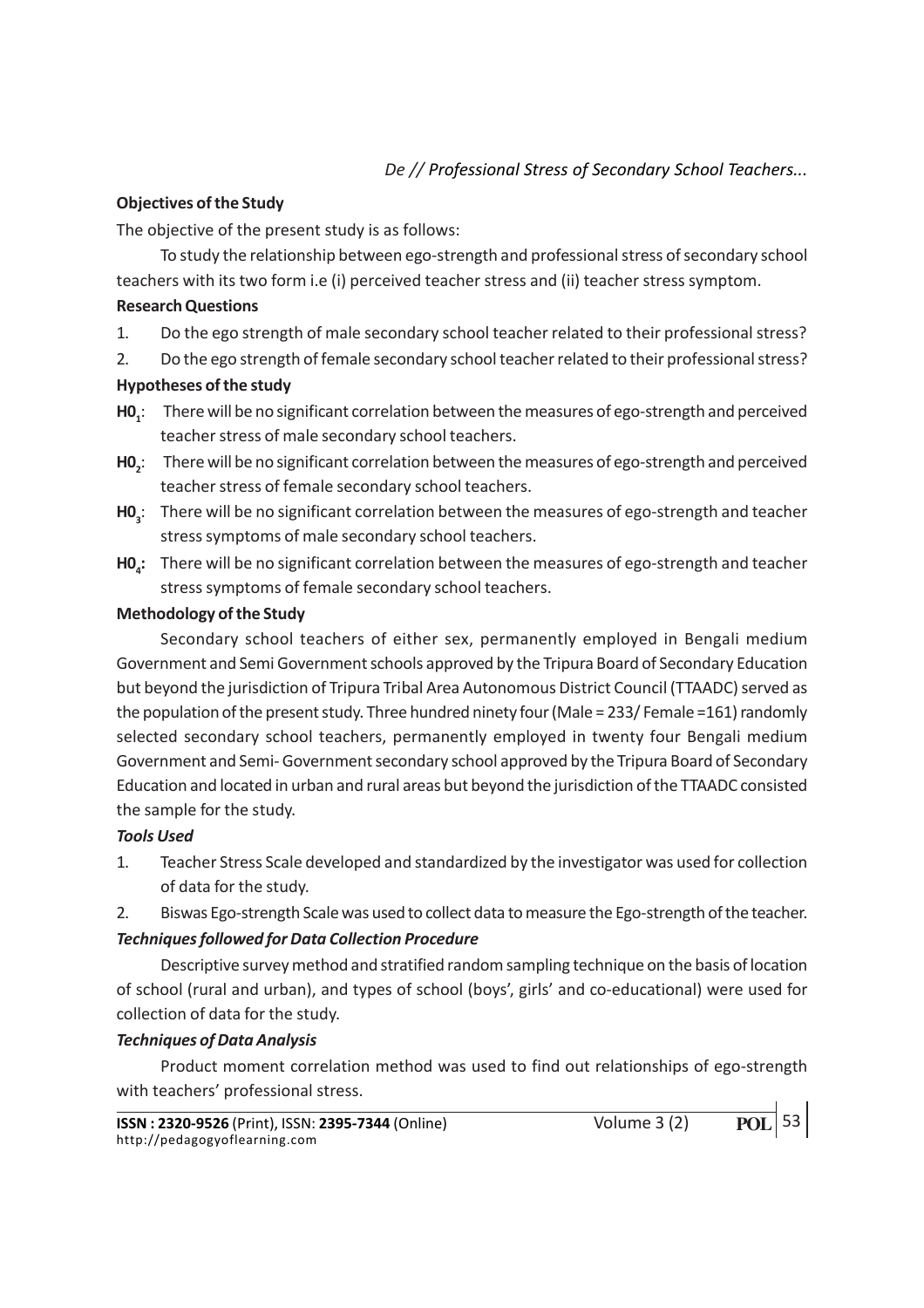## Analysis and Interpretation of Data

**Objective** : To study the relationship between ego-strength and professional stress of secondary school teachers with its two forms i.e. (i) perceived teacher stress and (ii) teacher stress symptom. The result of product moment correlation have been presented in the Table 1

| <b>Stress</b>                  | 'r' for male teachers (N=233) | 'r' for female teachers (N=161) |
|--------------------------------|-------------------------------|---------------------------------|
| <b>Total Perceived Stress</b>  | $-0.2670**$                   | $-0.2649**$                     |
| Areas of Perceived S tress     |                               |                                 |
| <b>PBD</b><br>a)               | $-0.1134$                     | $-0.1219$                       |
| W <sub>C</sub><br>b)           | $-0.1537**$                   | $-0.0993$                       |
| c)<br>WL                       | $0.1996**$                    | $-0.1159$                       |
| d)<br><b>RA</b>                | $-0.1163$                     | $-0.1490$                       |
| <b>RC</b><br>e)                | $-0.1913**$                   | $-0.1930*$                      |
| f)<br><b>RPT</b>               | $-0.1604*$                    | $-0.1849*$                      |
| <b>RWS</b><br>g)               | $-0.1754**$                   | $-0.1344$                       |
| h)<br><b>RWPS</b>              | $-0.1622**$                   | $-0.1577*$                      |
| <b>RWC</b><br>i)               | $-0.2895**$                   | $-0.1954*$                      |
| j)<br>JS                       | $-0.2493**$                   | $-0.1823*$                      |
| $\mathsf{k}$<br>SI             | $-0.2387**$                   | $-0.1318$                       |
| <b>OSC</b><br>$\vert$          | $-0.2542**$                   | $-0.1951*$                      |
| <b>BHS</b><br>m)               | $-0.0746$                     | $-0.1448$                       |
| TP<br>n)                       | $-0.0427$                     | $-0.1790*$                      |
| <b>Teacher Stress Symptoms</b> | $-0.2989**$                   | $-0.1595*$                      |

Table-1: Product Moment Correlation between Ego-strength and Professional Stress of Teacher

\*Sig. at .o5 level, \*\*Sig. at. .01 level.

The contents of the Table 1 revealed that product moment correlations were significant in case of :

- a) Total perceived teacher stress , teacher stress symptoms as well as perceived teacher stress from the areas – WC, WL, RC, RPT, RWS, RWPS, RWC, JS, SI and OSC for the male secondary school teachers.
- b) Total perceived teacher stress, teacher stress symptoms as well as perceived teacher stress from the areas - RC, RPT, RWPS, JS, OSC and TP for the female secondary school teachers.
- c) In all occasions the directions of correlations were negative.

Thus the null hypotheses for PBD, RA, BHS and RA were rejected for the male subjects and null hypotheses for PBD, WC, WL, RA, RWS, SI and BHS were rejected for the female subjects. Then the conclusions emerged.

(a) For the male secondary school teachers ego-strength was found negatively and significantly correlated with total perceived teacher stress, perceived teacher stress related to Working Conditions (WC) , Workload (WL), Role Conflict (RC), Responsibility for People and Things (RPT), Relationships with Superiors (RWS), Relationship with Pupils and Subordinates (RWPS),

54 **POL**